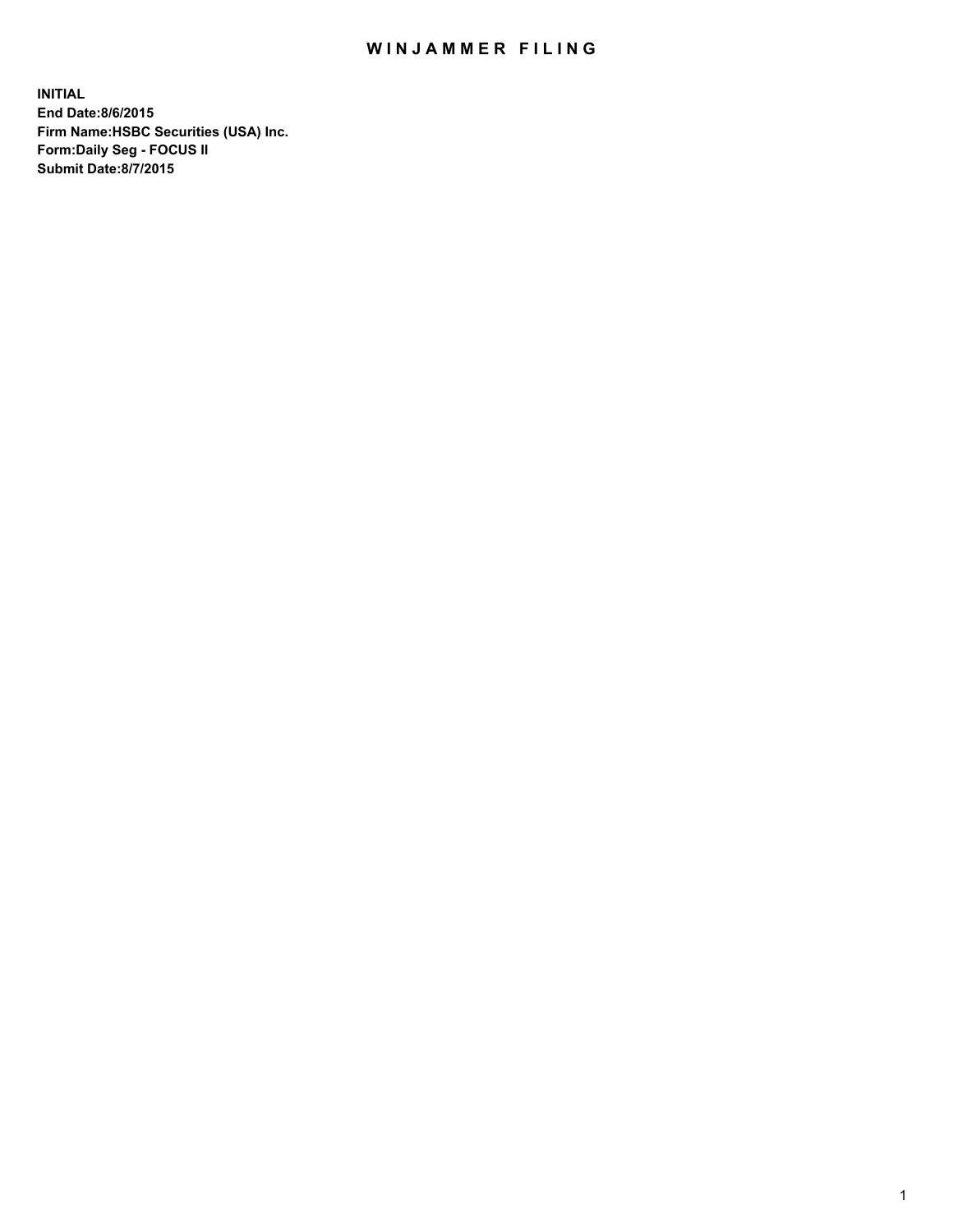## **INITIAL End Date:8/6/2015 Firm Name:HSBC Securities (USA) Inc. Form:Daily Seg - FOCUS II Submit Date:8/7/2015 Daily Segregation - Cover Page**

| Name of Company<br><b>Contact Name</b><br><b>Contact Phone Number</b><br><b>Contact Email Address</b>                                                                                                                                                                                                                          | <b>HSBC Securities (USA) Inc.</b><br>Steven richardson<br>212-525-6445<br>steven.richardson@us.hsbc.com |
|--------------------------------------------------------------------------------------------------------------------------------------------------------------------------------------------------------------------------------------------------------------------------------------------------------------------------------|---------------------------------------------------------------------------------------------------------|
| FCM's Customer Segregated Funds Residual Interest Target (choose one):<br>a. Minimum dollar amount: ; or<br>b. Minimum percentage of customer segregated funds required:%; or<br>c. Dollar amount range between: and; or<br>d. Percentage range of customer segregated funds required between:% and%.                          | 50,000,000<br>00<br>00                                                                                  |
| FCM's Customer Secured Amount Funds Residual Interest Target (choose one):<br>a. Minimum dollar amount: ; or<br>b. Minimum percentage of customer secured funds required:%; or<br>c. Dollar amount range between: and; or<br>d. Percentage range of customer secured funds required between:% and%.                            | 10,000,000<br>0 <sub>0</sub><br>00                                                                      |
| FCM's Cleared Swaps Customer Collateral Residual Interest Target (choose one):<br>a. Minimum dollar amount: ; or<br>b. Minimum percentage of cleared swaps customer collateral required:% ; or<br>c. Dollar amount range between: and; or<br>d. Percentage range of cleared swaps customer collateral required between:% and%. | 70,000,000<br><u>00</u><br><u>00</u>                                                                    |

Attach supporting documents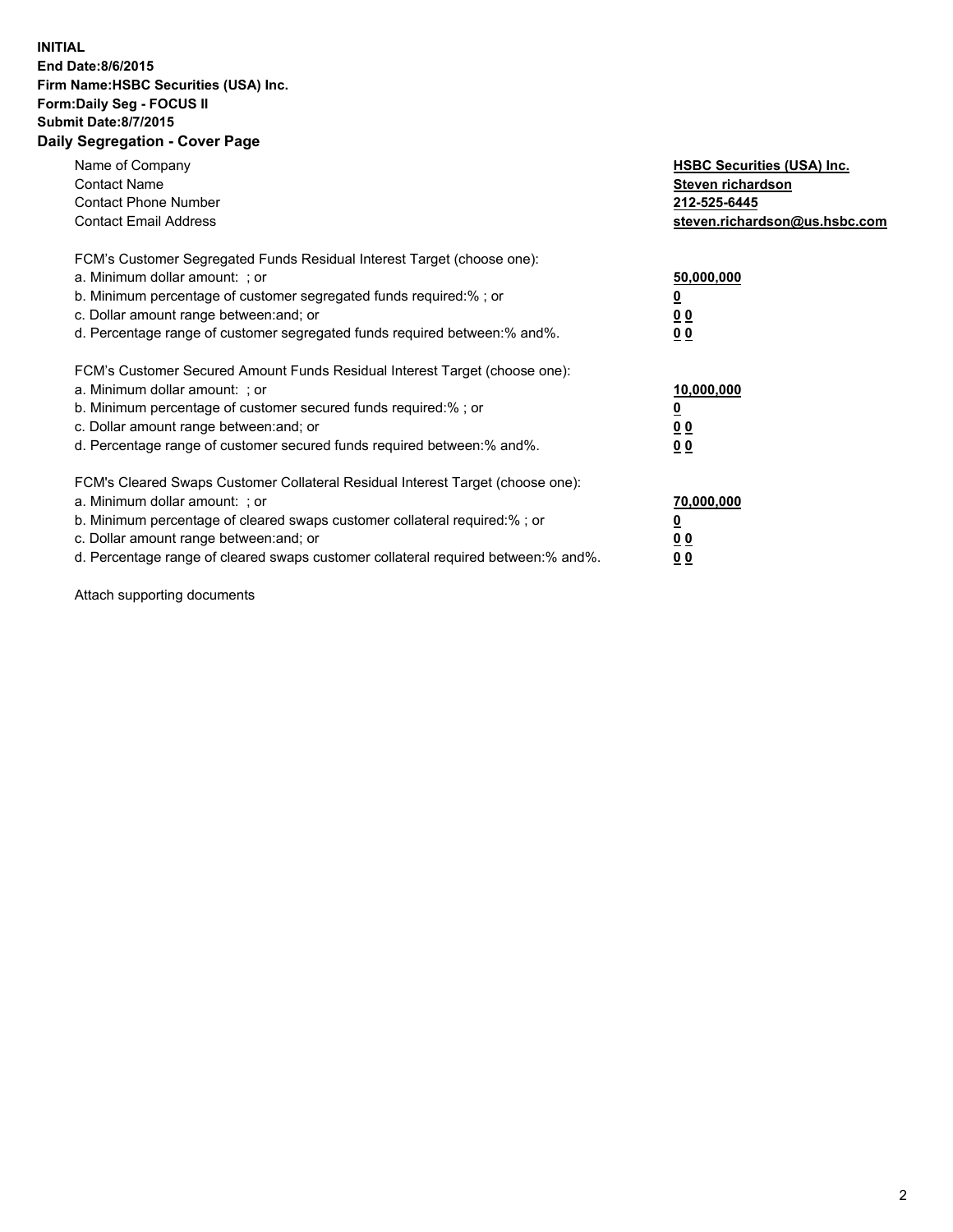**INITIAL End Date:8/6/2015 Firm Name:HSBC Securities (USA) Inc. Form:Daily Seg - FOCUS II Submit Date:8/7/2015 Daily Segregation - Secured Amounts** Foreign Futures and Foreign Options Secured Amounts Amount required to be set aside pursuant to law, rule or regulation of a foreign government or a rule of a self-regulatory organization authorized thereunder **0** [7305] 1. Net ledger balance - Foreign Futures and Foreign Option Trading - All Customers A. Cash **54,347,639** [7315] B. Securities (at market) **41,876,915** [7317] 2. Net unrealized profit (loss) in open futures contracts traded on a foreign board of trade **6,380,452** [7325] 3. Exchange traded options a. Market value of open option contracts purchased on a foreign board of trade **0** [7335] b. Market value of open contracts granted (sold) on a foreign board of trade **0** [7337] 4. Net equity (deficit) (add lines 1. 2. and 3.) **102,605,006** [7345] 5. Account liquidating to a deficit and account with a debit balances - gross amount **839,307** [7351] Less: amount offset by customer owned securities **-839,307** [7352] **0** [7354] 6. Amount required to be set aside as the secured amount - Net Liquidating Equity Method (add lines 4 and 5) **102,605,006** [7355] 7. Greater of amount required to be set aside pursuant to foreign jurisdiction (above) or line 6. **102,605,006** [7360] FUNDS DEPOSITED IN SEPARATE REGULATION 30.7 ACCOUNTS 1. Cash in banks A. Banks located in the United States **38,864,798** [7500] B. Other banks qualified under Regulation 30.7 **0** [7520] **38,864,798** [7530] 2. Securities A. In safekeeping with banks located in the United States **41,876,915** [7540] B. In safekeeping with other banks qualified under Regulation 30.7 **0** [7560] **41,876,915** [7570] 3. Equities with registered futures commission merchants A. Cash **0** [7580] B. Securities **0** [7590] C. Unrealized gain (loss) on open futures contracts **0** [7600] D. Value of long option contracts **0** [7610] E. Value of short option contracts **0** [7615] **0** [7620] 4. Amounts held by clearing organizations of foreign boards of trade A. Cash **0** [7640] B. Securities **0** [7650] C. Amount due to (from) clearing organization - daily variation **0** [7660] D. Value of long option contracts **0** [7670] E. Value of short option contracts **0** [7675] **0** [7680] 5. Amounts held by members of foreign boards of trade A. Cash **47,973,155** [7700] B. Securities **0** [7710] C. Unrealized gain (loss) on open futures contracts **6,380,452** [7720] D. Value of long option contracts **0** [7730] E. Value of short option contracts **0** [7735] **54,353,607** [7740] 6. Amounts with other depositories designated by a foreign board of trade **0** [7760] 7. Segregated funds on hand **0** [7765] 8. Total funds in separate section 30.7 accounts **135,095,320** [7770] 9. Excess (deficiency) Set Aside for Secured Amount (subtract line 7 Secured Statement Page 1 from Line 8) **32,490,314** [7380] 10. Management Target Amount for Excess funds in separate section 30.7 accounts **10,000,000** [7780] 11. Excess (deficiency) funds in separate 30.7 accounts over (under) Management Target **22,490,314** [7785]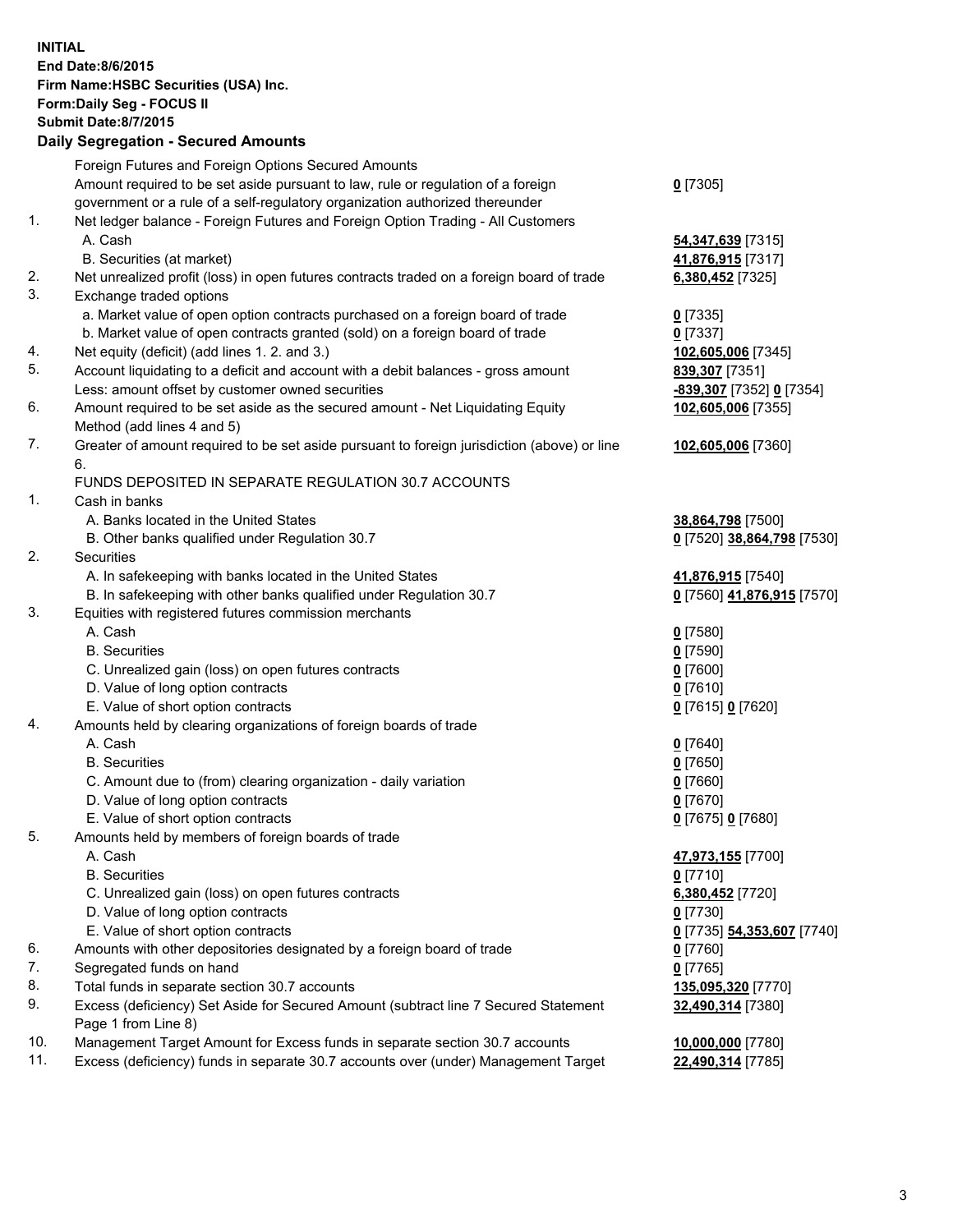| <b>INITIAL</b> | End Date:8/6/2015<br>Firm Name: HSBC Securities (USA) Inc.<br>Form: Daily Seg - FOCUS II       |                             |  |  |  |
|----------------|------------------------------------------------------------------------------------------------|-----------------------------|--|--|--|
|                | <b>Submit Date:8/7/2015</b>                                                                    |                             |  |  |  |
|                | Daily Segregation - Segregation Statement                                                      |                             |  |  |  |
|                | SEGREGATION REQUIREMENTS(Section 4d(2) of the CEAct)                                           |                             |  |  |  |
| 1.             | Net ledger balance                                                                             |                             |  |  |  |
|                | A. Cash                                                                                        | 123,412,197 [7010]          |  |  |  |
|                | B. Securities (at market)                                                                      | 722,665,187 [7020]          |  |  |  |
| 2.             | Net unrealized profit (loss) in open futures contracts traded on a contract market             | 93,930,285 [7030]           |  |  |  |
| 3.             | Exchange traded options                                                                        |                             |  |  |  |
|                | A. Add market value of open option contracts purchased on a contract market                    | 116,600,243 [7032]          |  |  |  |
|                | B. Deduct market value of open option contracts granted (sold) on a contract market            | -7,898,739 [7033]           |  |  |  |
| 4.             | Net equity (deficit) (add lines 1, 2 and 3)                                                    | 1,048,709,173 [7040]        |  |  |  |
| 5.             | Accounts liquidating to a deficit and accounts with                                            |                             |  |  |  |
|                | debit balances - gross amount                                                                  | 3,167,678 [7045]            |  |  |  |
|                | Less: amount offset by customer securities                                                     | -3,167,602 [7047] 76 [7050] |  |  |  |
| 6.             | Amount required to be segregated (add lines 4 and 5)                                           | 1,048,709,249 [7060]        |  |  |  |
|                | FUNDS IN SEGREGATED ACCOUNTS                                                                   |                             |  |  |  |
| 7.             | Deposited in segregated funds bank accounts                                                    |                             |  |  |  |
|                | A. Cash                                                                                        | 55,659,433 [7070]           |  |  |  |
|                | B. Securities representing investments of customers' funds (at market)                         | $0$ [7080]                  |  |  |  |
|                | C. Securities held for particular customers or option customers in lieu of cash (at            | 130,862,419 [7090]          |  |  |  |
|                | market)                                                                                        |                             |  |  |  |
| 8.             | Margins on deposit with derivatives clearing organizations of contract markets                 |                             |  |  |  |
|                | A. Cash                                                                                        | 26,367,570 [7100]           |  |  |  |
|                | B. Securities representing investments of customers' funds (at market)                         | 149,557,500 [7110]          |  |  |  |
|                | C. Securities held for particular customers or option customers in lieu of cash (at<br>market) | 591,802,769 [7120]          |  |  |  |
| 9.             | Net settlement from (to) derivatives clearing organizations of contract markets                | 21,727,048 [7130]           |  |  |  |
| 10.            | Exchange traded options                                                                        |                             |  |  |  |
|                | A. Value of open long option contracts                                                         | 116,600,243 [7132]          |  |  |  |
|                | B. Value of open short option contracts                                                        | -7,898,739 [7133]           |  |  |  |
| 11.            | Net equities with other FCMs                                                                   |                             |  |  |  |
|                | A. Net liquidating equity                                                                      | 59,067,862 [7140]           |  |  |  |
|                | B. Securities representing investments of customers' funds (at market)                         | $0$ [7160]                  |  |  |  |
|                | C. Securities held for particular customers or option customers in lieu of cash (at<br>market) | $0$ [7170]                  |  |  |  |
| 12.            | Segregated funds on hand                                                                       | $0$ [7150]                  |  |  |  |
| 13.            | Total amount in segregation (add lines 7 through 12)                                           | 1,143,746,105 [7180]        |  |  |  |
| 14.            | Excess (deficiency) funds in segregation (subtract line 6 from line 13)                        | 95,036,856 [7190]           |  |  |  |
| 15.            | Management Target Amount for Excess funds in segregation                                       | 50,000,000 [7194]           |  |  |  |
| 16.            | Excess (deficiency) funds in segregation over (under) Management Target Amount                 | 45,036,856 [7198]           |  |  |  |

16. Excess (deficiency) funds in segregation over (under) Management Target Amount Excess